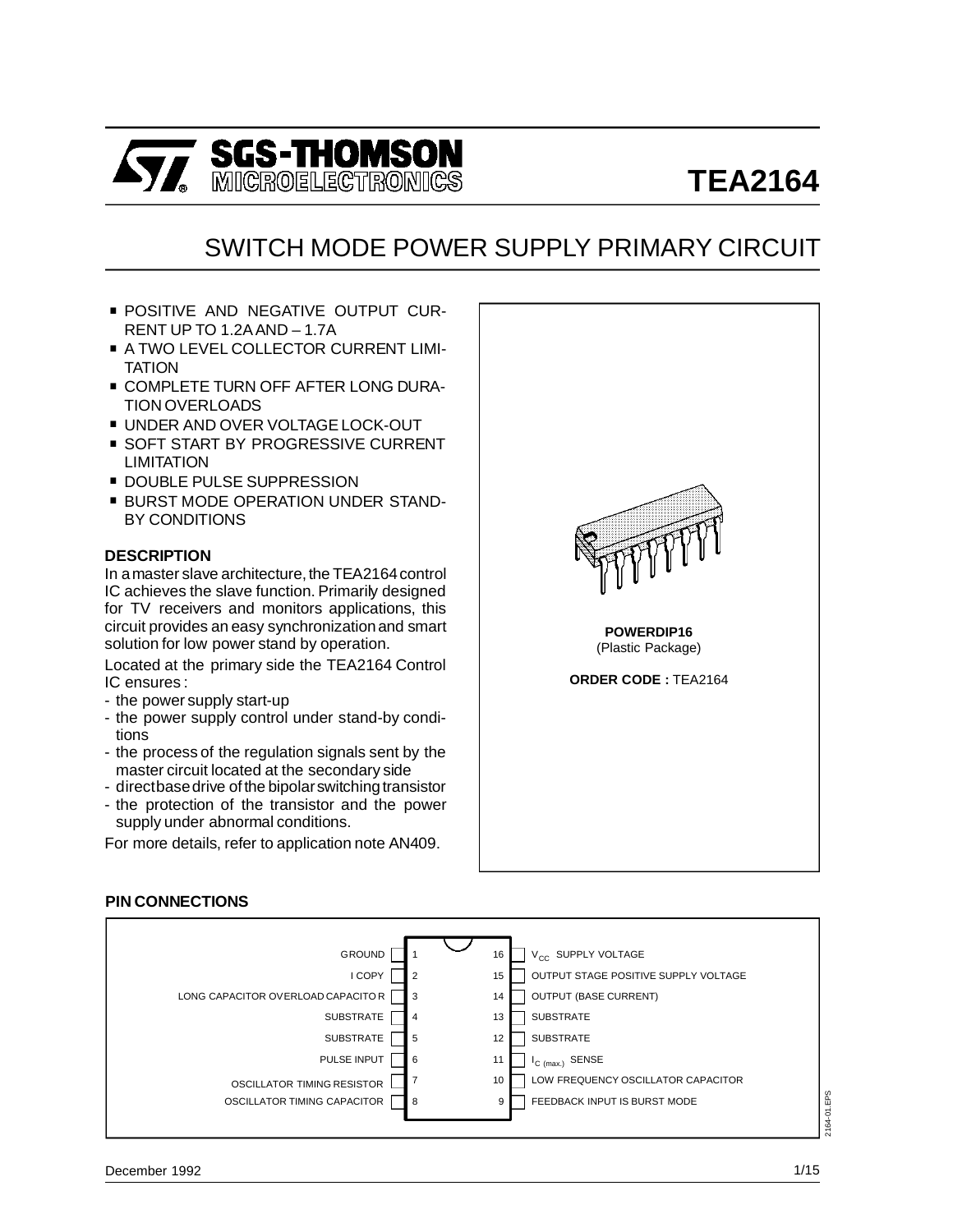#### **BLOCK DIAGRAM**



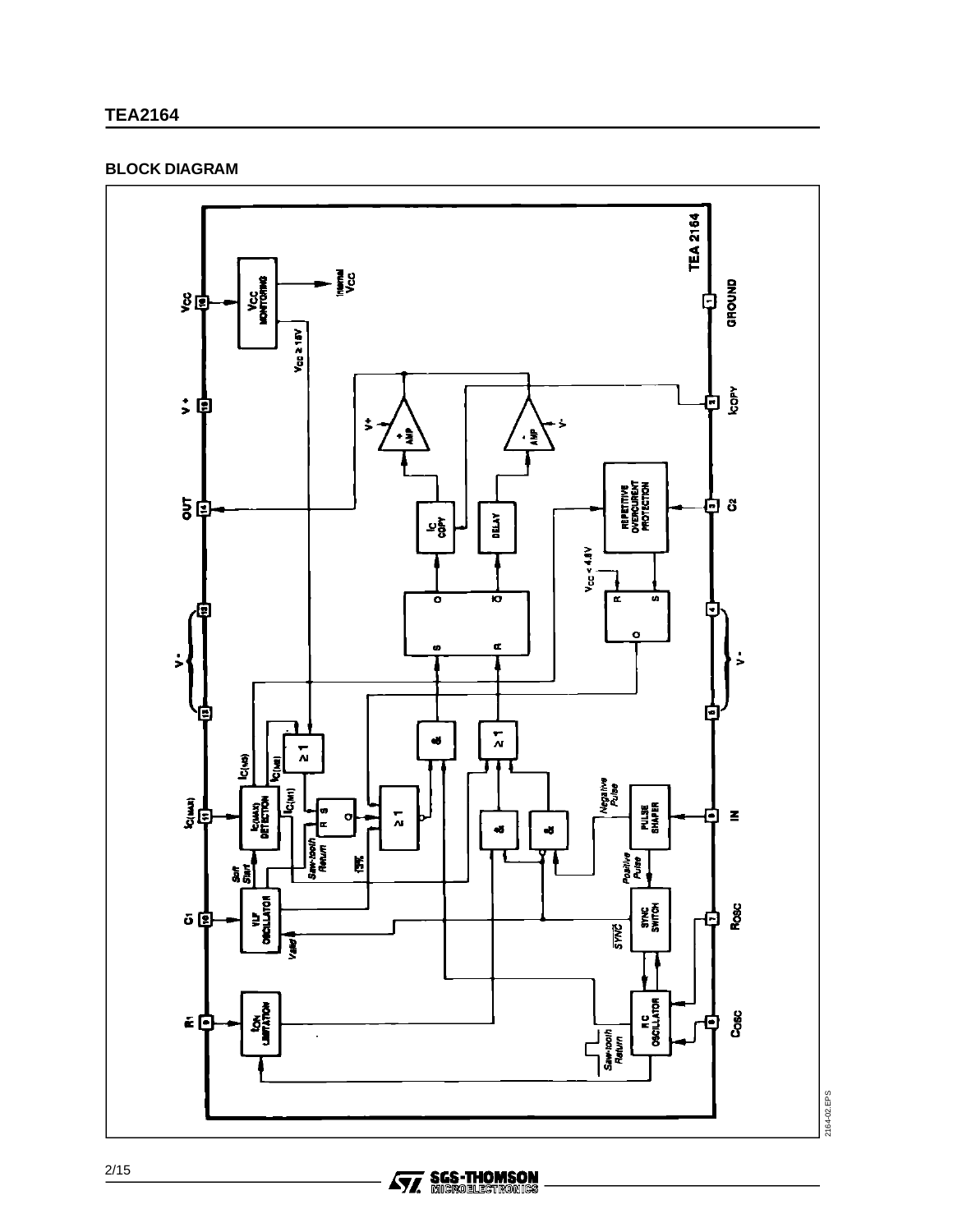## **Figure 1 :** Simplified Application Diagram



## **ABSOLUTE MAXIMUM RATINGS**

| Symbol                          | <b>Parameter</b>                                          | Value       | Unit        |
|---------------------------------|-----------------------------------------------------------|-------------|-------------|
| $V_{\rm CC}$                    | Positive Power Supply V16-V1                              | 18          | V           |
| V+                              | Positive Power Supply of the Output Stage V15-V1          | 18          |             |
| $V -$                           | Negative Power Supply V4, 5, 12, 13-V1                    | $-5$        |             |
| V <sub>CC</sub> - V-<br>V+ - V- | Total Power Supply V16-V4, 5, 12, 13 or V15-V4, 5, 12, 13 | 20          | v           |
| $I_{\text{out+}}$               | <b>Positive Output Current</b>                            | 1.5         | A           |
| $I_{\text{out}-}$               | <b>Negative Output Current</b>                            | 2           | A           |
| Τi                              | <b>Operating Junction Temperature</b>                     | 150         | $^{\circ}C$ |
| $\mathsf{T}_{\textsf{staq}}$    | Storage Temperature Range                                 | $-40, +150$ | °C          |

## **THERMAL DATA**

| Svmbol   | Parameter                                 | Value | Unit                    |
|----------|-------------------------------------------|-------|-------------------------|
| Kth(j-c) | Resistance<br>Thermal<br>Case<br>Junction |       | $^{\circ}$ C.AM<br>◡៸៴៶ |

## **MAXIMUM POWER DISSIPATION**



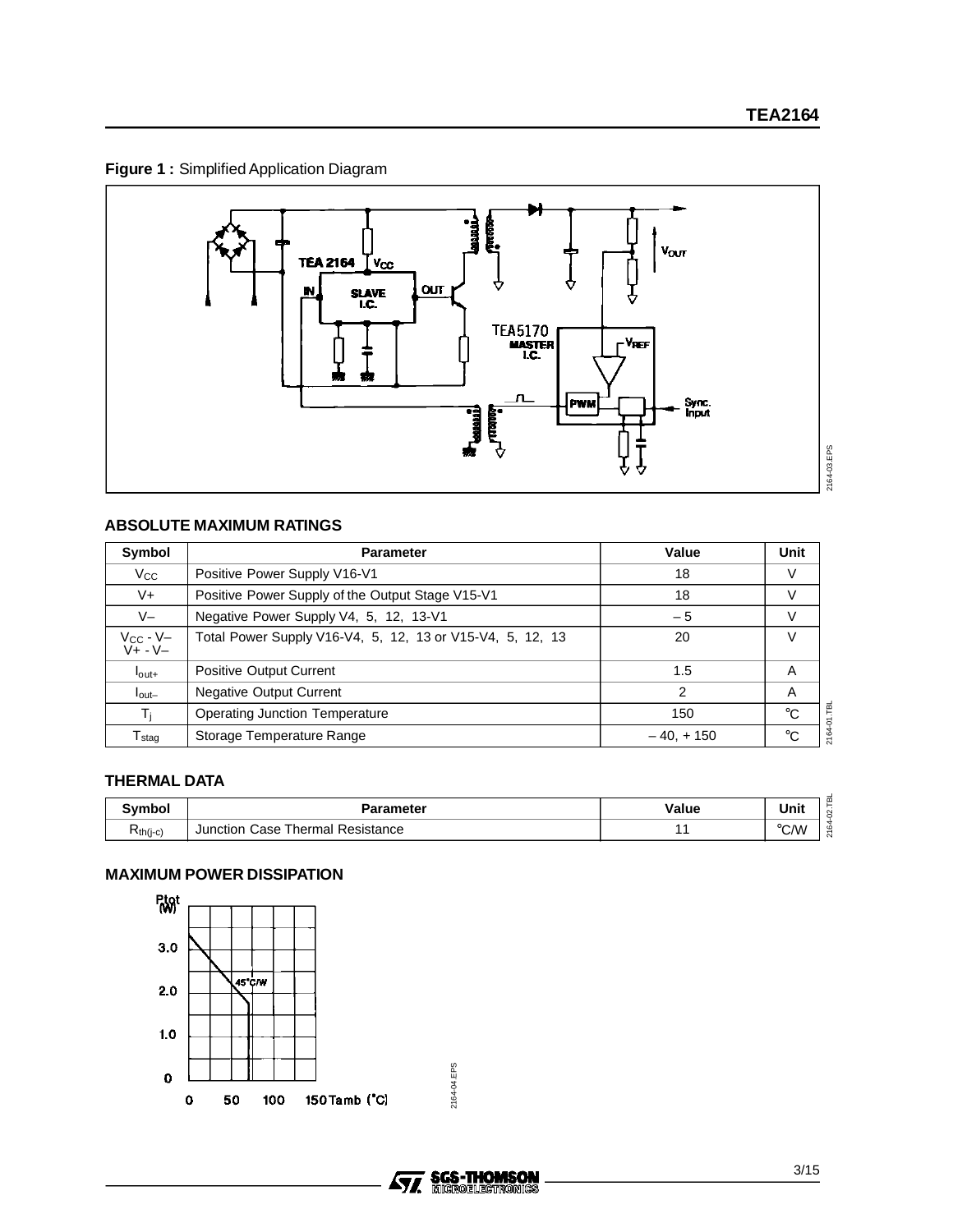## **RECOMMANDED OPERATING CONDITIONS**

| Symbol                      | <b>Parameter</b>                                                              | Min.  | Typ. | Max. | Unit         |
|-----------------------------|-------------------------------------------------------------------------------|-------|------|------|--------------|
| $V_{\rm CC}$                | <b>Positive Power Supply</b>                                                  |       | 10   | 14   |              |
| $V-I$                       | Negative Power Supply (absolute value) (note 1)                               | 0     |      | 5    | $\vee$       |
| $V_{CC} - V -$              | <b>Total Power Supply</b>                                                     |       |      | 18   | V            |
| $I_{\text{Out+}}$           | <b>Positive Output Current</b>                                                |       |      | 1.2  | A            |
| $I_{\text{out}-}$           | <b>Negative Output Current</b>                                                |       |      | 1.7  | A            |
| Fsw                         | <b>Switching Frequency</b>                                                    |       |      | 50   | khz          |
| Ro                          | <b>Oscillator Resistor Range</b>                                              | 30    |      | 150  | kΩ           |
| Co                          | <b>Oscillator Capacitor Range</b>                                             | 470   |      | 2700 | рF           |
| C <sub>1</sub>              | <b>Starting Oscillator Capacitor Range</b>                                    | 0.1   |      | 4.7  | μF           |
| C <sub>2</sub>              | <b>Repetitive Overload Protection Capacitor</b>                               | 1     |      | 22   | μF           |
| $V_{\text{in}}$             | Input Pulses Amplitude (peak) (derivated pulses - time constant = $1 \mu s$ ) | 0.5   |      |      | V            |
| ${\mathsf T}_{\text{oper}}$ | <b>Operating Ambiant Temperature</b>                                          | $-20$ |      | 70   | $^{\circ}$ C |



## **ELECTRICAL OPERATING CHARACTERISTICS**

 $T_{amb} = 25^{\circ}$ C, V<sub>CC</sub> = 10V, V<sub>CC</sub> = 0V, potentials referenced to ground (Pin 1) (unless otherwise specified)

| Symbol              | <b>Parameter</b>                                      | Min.  | Typ. | Max. | Unit              |
|---------------------|-------------------------------------------------------|-------|------|------|-------------------|
| POWER SUPPLY        |                                                       |       |      |      |                   |
| $V_{CC}$ (start)    | Starting Voltage (V <sub>CC</sub> increasing)         | 8     | 9    | 9.6  | V                 |
| $V_{CC}$ (stop)     | Stopping Voltage (V <sub>CC</sub> decreasing)         | 5     | 6.2  | 7.4  | $\vee$            |
| $\Delta V_{\rm CC}$ | Hysteresis ( $V_{CC}$ start – $V_{CC}$ stop)          | 2     | 2.8  | 3.5  | $\vee$            |
| $V_{\text{ccmax}}$  | Overvoltage Lock-out                                  | 14.8  | 15.5 | 16.2 | $\vee$            |
| Iccstart            | <b>Starting Positive Supply Current</b>               | 0.5   | 0.8  | 1.5  | mA                |
|                     | <b>CURRENT LIMITATION AND PROTECTION (pin 11)</b>     |       |      |      |                   |
| VCM1                | Pulse by Pulse Current Limitation Threshold           | 720   | 840  | 970  | mV                |
| VCM2                | Current Monitoring 2nd Threshold                      | 1200  | 1350 | 1500 | mV                |
| $\triangle$ VCM     | $\Delta$ VCM = $ VCM2 $ – $ VCM1 $                    | 300   | 500  | 700  | mV                |
|                     | REPETITIVE OVERCURRENT PROTECTION                     |       |      |      |                   |
| VCM3                | Repetitive Overcurrent Threshold (pin 11)             |       | 900  | 1100 | mV                |
| VCM3-VCM1           | (VCM3-VCM1)                                           | $-20$ | 50   | 130  | mV                |
| VC <sub>2</sub>     | Lock-out Voltage on Pin 3                             | 2.4   | 3    | 3.6  | $\vee$            |
| 13 disch            | Capacitor C2 Discharge Current (synchronized mode)    |       | 20   | 30   | μA                |
| 13 ch.              | Capacitor C2 Charge Current                           | 50    | 80   | 110  | μA                |
|                     | OSCILLATOR, MAX DUTY CYCLE, SYNCHRONIZATION           |       |      |      |                   |
| $T_{o}$             | Oscillator Initial Accuracy $RT = 50 K$ , $CT = 1 nF$ |       | 21   | 22.7 | 2164-04.TBL<br>μs |
| $T_{on(max)}$       | Maximum Duty Cycle $(T_{syn} = 1.05 T_0)$             | 60    | 70   | 85   | $\%$              |

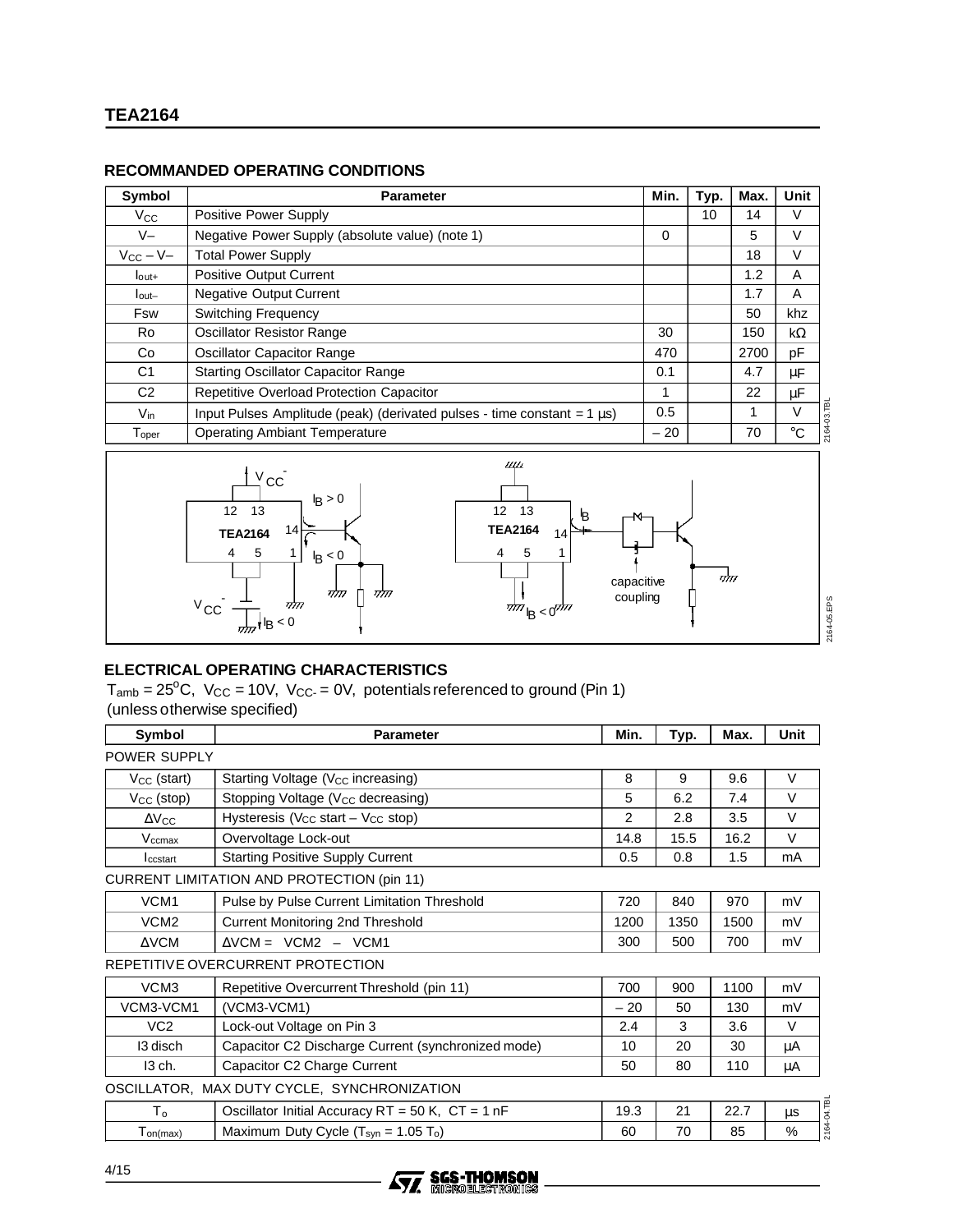#### **ELECTRICAL OPERATING CHARACTERISTICS** (continued)

| Symbol                | <b>Parameter</b>                                        | Min. | Typ. | Max. | Unit |
|-----------------------|---------------------------------------------------------|------|------|------|------|
|                       | OSCILLATOR, MAX DUTY CYCLE, SYNCHRONIZATION (continued) |      |      |      |      |
| $\frac{T_{syn}}{T_O}$ | Synchronization Window<br>1.0                           |      |      |      |      |
| <b>OUTPUT STAGE</b>   |                                                         |      |      |      |      |
| $I_14/I_2$            | I <sub>c</sub> Copy Current Gain                        |      | 1000 |      |      |
| <b>I</b> BON          | <b>Base Current Starting Pulse</b>                      |      | 300  |      | mA   |
|                       | <b>VERY LOW FREQUENCY OSCILLATOR</b>                    |      |      |      |      |
|                       | <b>Burst Duty Cycle</b>                                 |      | 13   |      | %    |

## **I. FIELD OF APPLICATION**

The TEA2164 control circuit has been designed primarily for discontinuous mode flyback built with a master-slave architecture, whatever the field of application.

But due to its capability to synchronize the transistor switching-off with an external signal (line flyback) and due to an adaptedburst-mode operation for a low power stand-by operation, the TEA2164 offers a smart solution for monitors and TV sets applications.

Power supply main features :

- maximum output power 140W (transistor forced gain : 3.5)

| Figure 2: Master Slave Power Supply Architecture |  |
|--------------------------------------------------|--|
|--------------------------------------------------|--|

- stand-by mode output power (1W  $\leq$  Psb  $\leq$  6W; efficiency  $>$  50%)

- operating frequencyup to 50kHz

- power-switch : bipolar transistor

Adapted master-circuit :

| Monitor application     | $\rightarrow$ | <b>TEA5170</b>  |
|-------------------------|---------------|-----------------|
| Standard TV application | $\rightarrow$ | <b>TEA2028B</b> |
|                         |               | <b>TEA2029C</b> |
|                         |               | <b>TEA2128</b>  |
|                         |               | <b>TEA5170</b>  |
| Digital TV application  | $\rightarrow$ | <b>TEA5170</b>  |

(TEA2028B, TEA2029C and TEA2128 are deflection processors with built-in PWM generator).



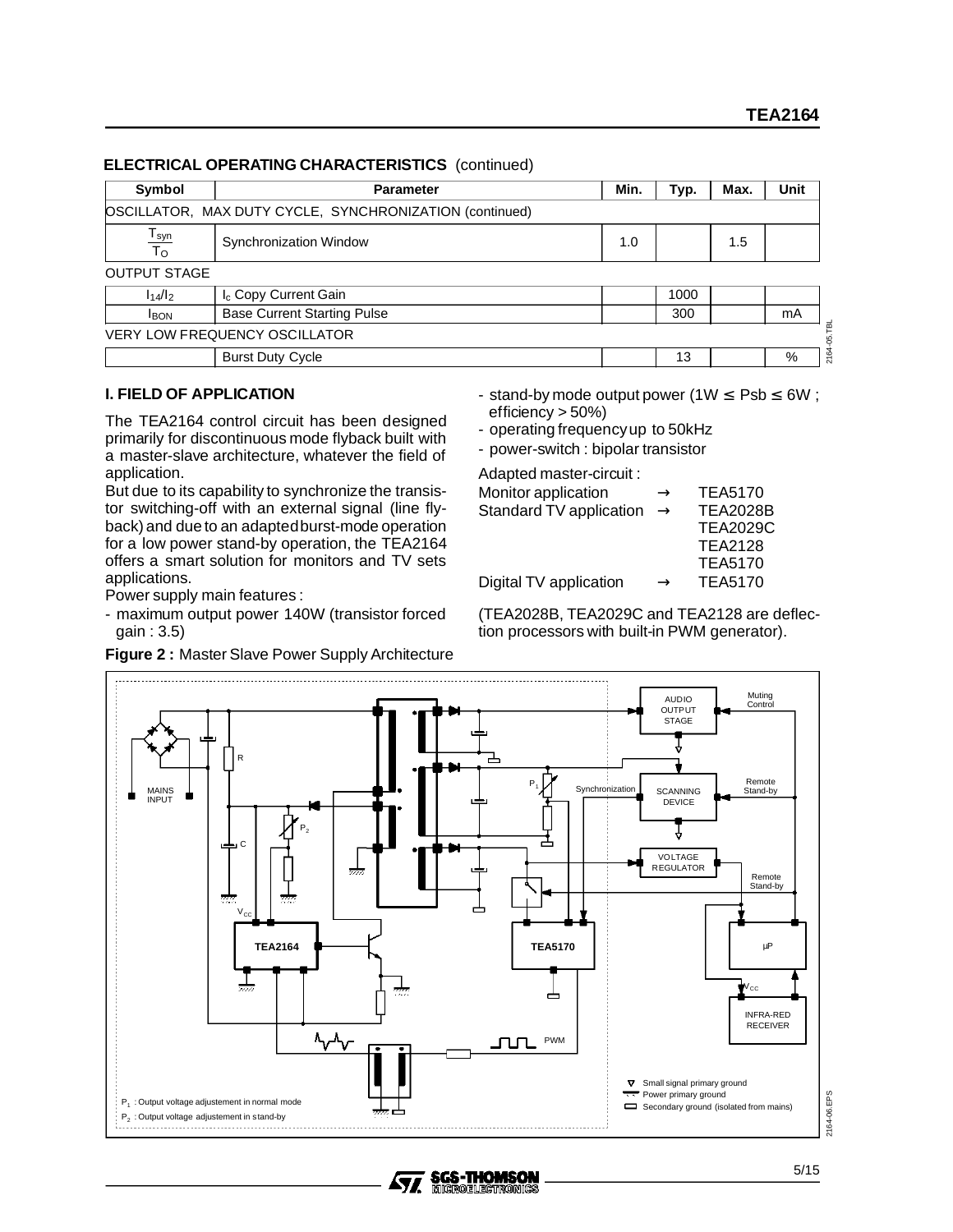#### **II. GENERAL DESCRIPTION**

In a master slave architecture, the TEA2164 Control IC, located at the primary side of an off line power supplyachievesthe slavefunction; whereas the master circuit is located at the secondary side. The link between both circuits is realized by a small pulse transformer (Figure 3).





**SGS-THOMSON<br>MICROELEGTRONICS** 

57.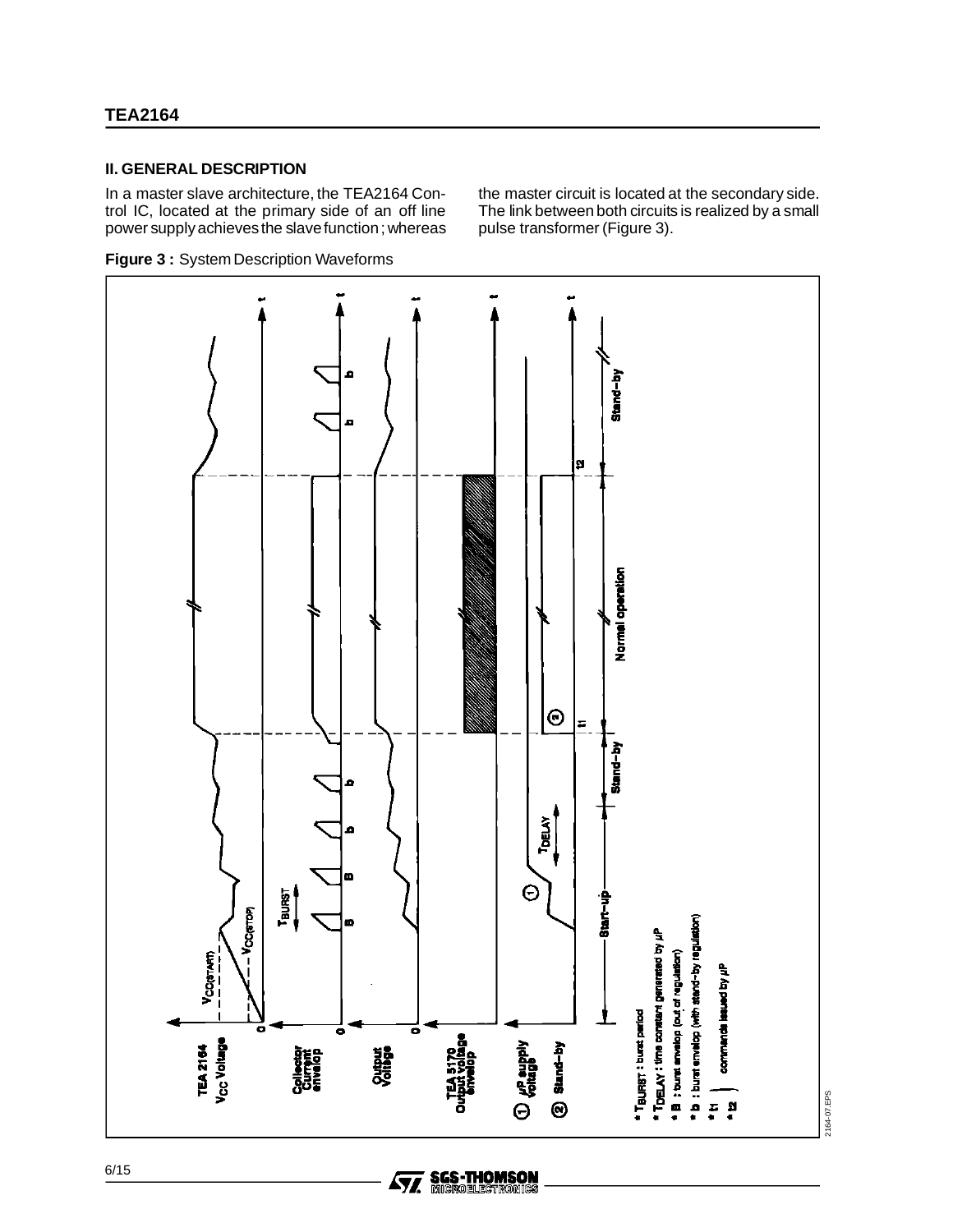In the operation of the master-slave architecture, four majors cases must be considered :

- normal operating
- stand-by mode
- power supply start-up
- abnormal conditions : off load, short circuit, ...

**II.1. Normal Operating** (master slave mode)

In this configuration, the master circuit generatesa pulse width modulatedsignal issued from the monitoring of the output voltage which needs the best accuracy (in TV applications : the horizontaldeflection stage supply voltage). The master circuit power supply can be supplied by another output.

The PWM signal are sent towards the primary side through small differentiating transformer. For the TEA2164 positive pulses are transistor switchingon commands ; and negative pulses are transistor switching-off commands (Figure 4). In this configuration, only by synchronizing the master oscillator, the switching transistor may be synchronized with an external signal.

## **II.2. Stand-by Mode**

In this configuration the master circuit no longer



sends PWM signals, the structure is not synchronized ; and the TEA2164 operates in burst mode. The average power consumption at the secondary side may be very low  $1W \le P \le 6W$  (as it is consumed in TV set during stand by).

By action on the maximum duty cycle control, a primary loop maintains a semi-regulation of the output voltages. Voltage on feed-back is applied on Pin 9.

Burst period is externallyprogrammedby capacitor C1.

## **II.3. Power Supply Start-up**

After the mains have been switched-on, the Vcc storage capacitor of the TEA2164 is charged through a high value resistor connected to the rectified high voltage. When Vcc reaches  $V_{CC}$  start threshold (9V typ), the TEA2164 starts operatingin burst mode. Since available output power is low in burst mode the output power consumption must remain low before complete setting-up of output voltage. In TV application it can be achieved by maintaining the TV in stand-by mode during startup (Figure 6).

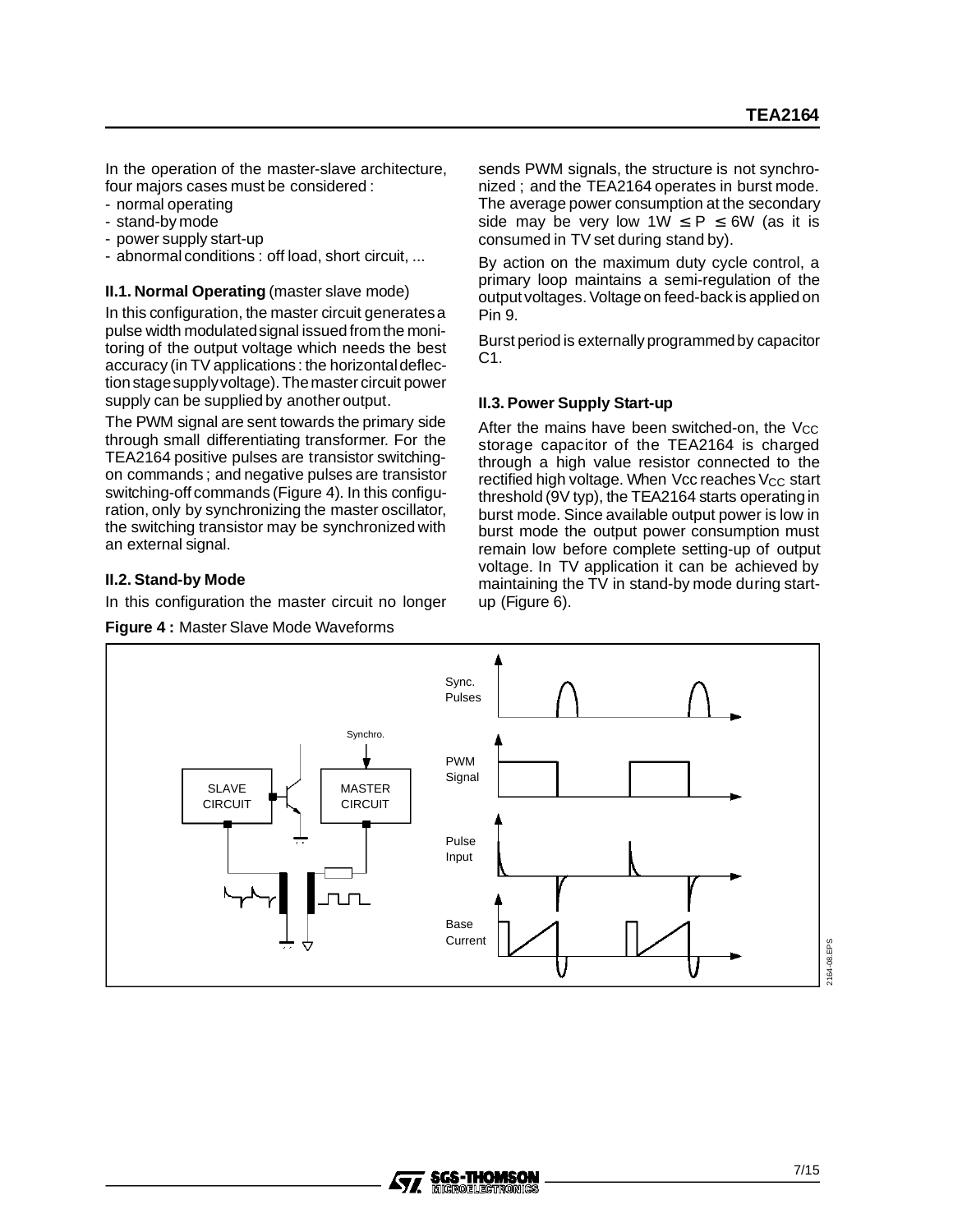



**Figure 6 :** Power Supply Start-up



#### **d) Abnormal conditions : safety functions**

#### **Overvoltage Protection**

When  $V_{CC}$  exceeds  $V_{CC}$  max, an internal flip-flop stops output conduction signals. The circuit will start again after the capacitor C1 discharge ; it means : after loss of synchronization or after Vcc stop crossing (Figure 7).

In flyback converters, this function protects the power supply against output voltage runaway.

#### **Under Voltage Lock-out**

The TEA2164 control circuit stops operating when V<sub>CC</sub> goes under V<sub>CC</sub> stop.

#### **Power Limitation, Current Protection, Long Duration Overload Protection**

- Output power limitation : by a pulse by pulse collector current limitation the TEA2164 limits the maximum output power.  $V_{CM1}$  is the corresponding voltage threshold, its detection is memorized up to the next period.
- Current protection (transistor protection) Under particular conditions a hard overload or
- short circuit may induce a flux runaway in spite of the current limitation  $(V_{CM1})$ .

The TEA2164 control circuit features a second current protection, V<sub>CM2</sub>. When this threshold is reached an internal flip-flop memorizes it and

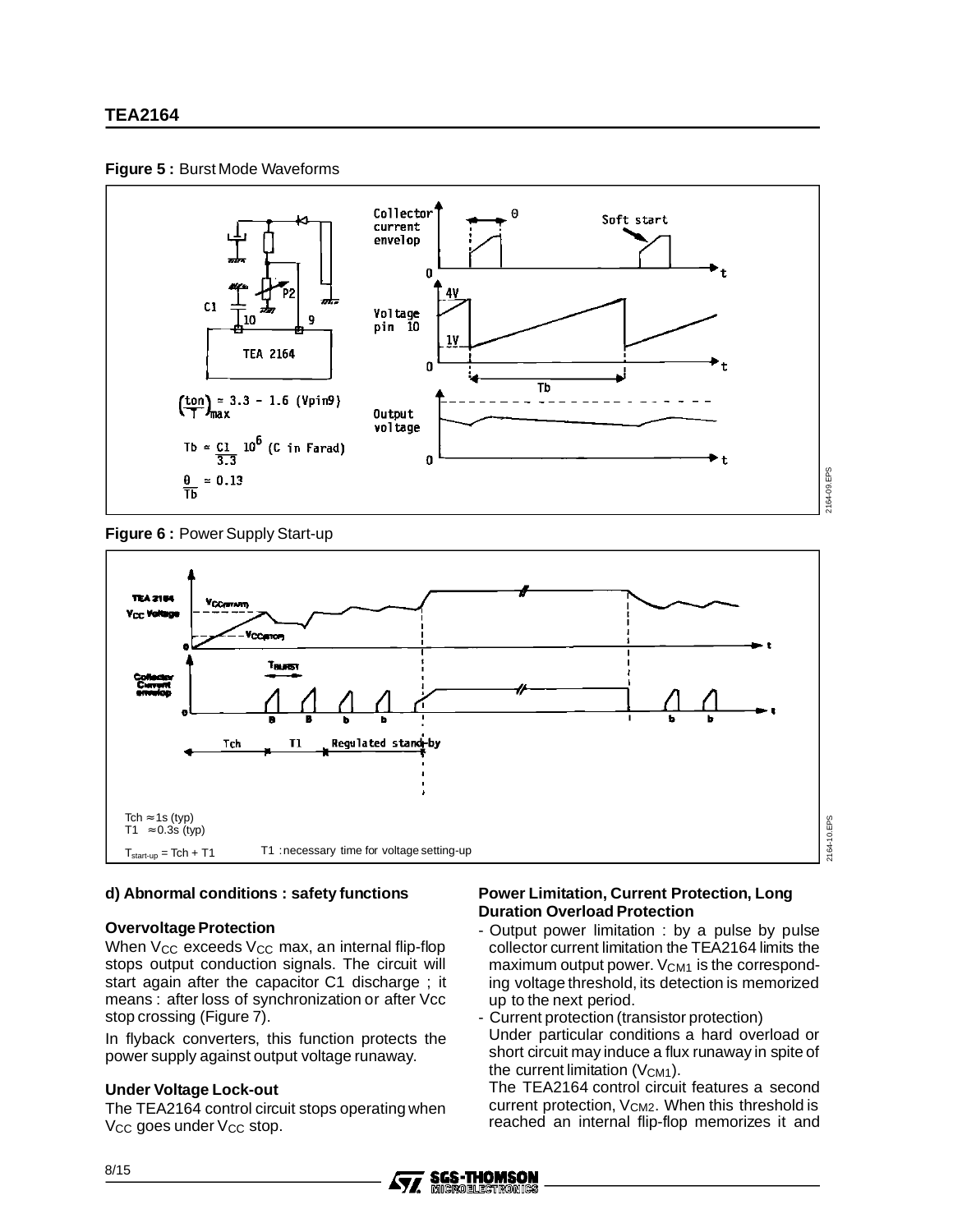output conduction signals are inhibited. The circuit will send base drives again after capacitorC1 discharge (Figure 7).

- Long duration overload protection : (Figure 8) An overload is detected when the sense-voltage on Pin 11 reaches  $V_{CM3}$  before a negative pulse has been appliedto Pin 6. In this case the capacitor C2 (connected to Pin 3) is charged with  $I_3$  ch up to the end of the period and discharged with I3 disch until a next V<sub>CM3</sub> detector. By this way in case of long duration overload, the capacitor

**Figure 7 :** Overvoltages Lock-out

keeps charging at each period and its voltage encreases gradually. When the voltage on Pin 3 exceeds  $V_{C2}$ , the TEA2164 control circuit stops sending base drives and memorizes this event. No restart is allowed as long as  $V_{pin\,3}$  is higher than  $V_{C2}$  and  $V_{CC}$  higher than 4.8V.

- **\* Remark :**
- The harder is the overload the faster is the protection
- The capacitor keeps charging between two burst after V<sub>CM2</sub> detection.



#### **Figure 8 :** Long Duration Overload Monitoring Circuit







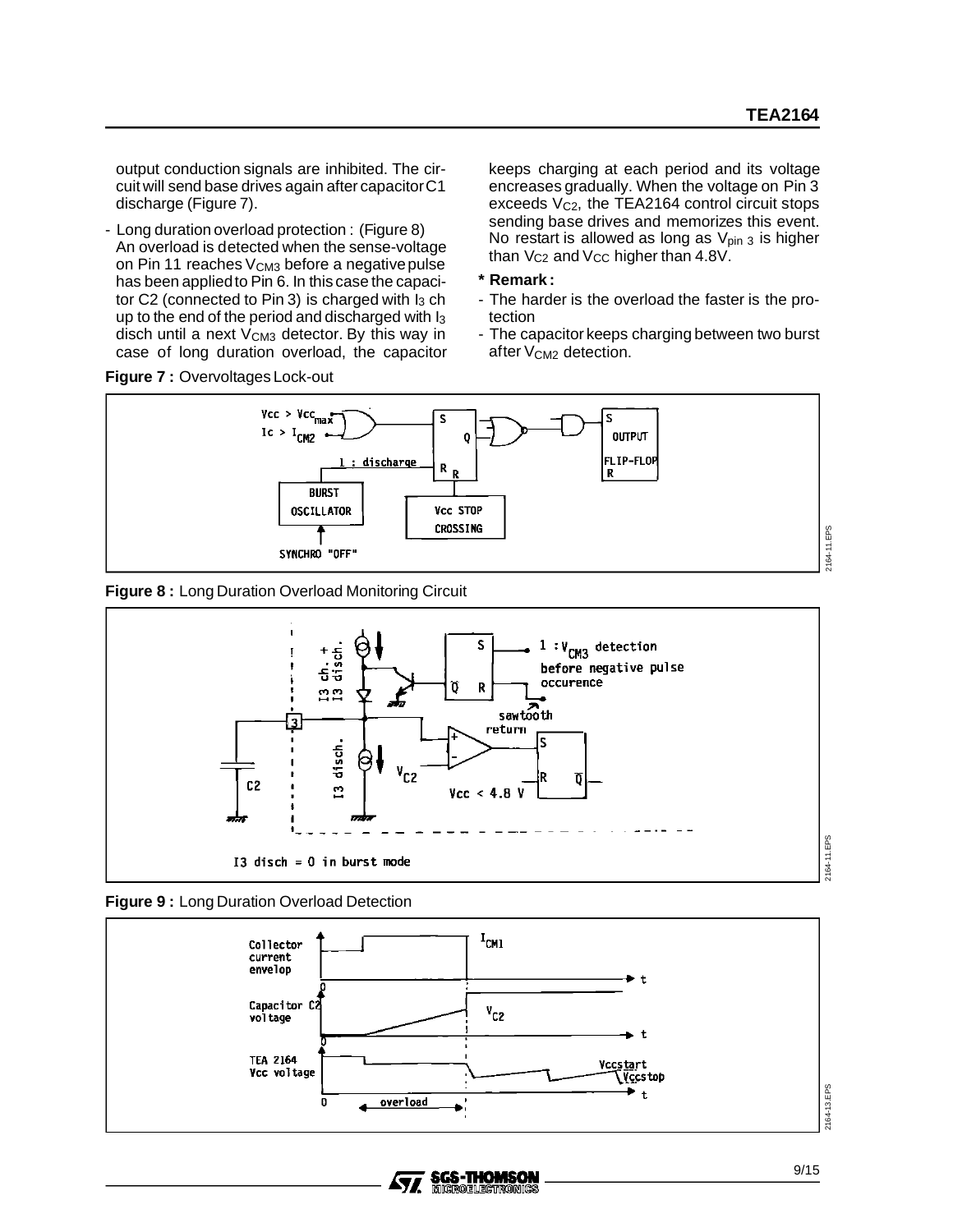#### **Figure 10 :** Repetitive Over-current Protection



#### **III. SWITCHING OSCILLATOR AND SYNCHRONIZATION**

#### **III.1. Switching oscillator**

When the TEA2164 control circuit operates in burst mode, the switching frequency is fixed by the free frequency oscillator. The period is determined by two external components C<sub>O</sub> and R<sub>O</sub>.

#### **III.2. Synchronization**

When the master-circuit starts to send pulses both

**Figure 11 :** Free Frequency Running

#### oscillators are not synchonuous. In order to avoid any erratic conduction of the power transistor, the first synchronization pulse will arrive simultanously with the sawtooth return of the TEA2164 oscillator.

To get synchronization the free frequency must be higher than the synchronization frequency.

$$
T_{\rm O} < T_{\rm sync.} < 1.50~T_{\rm O}
$$







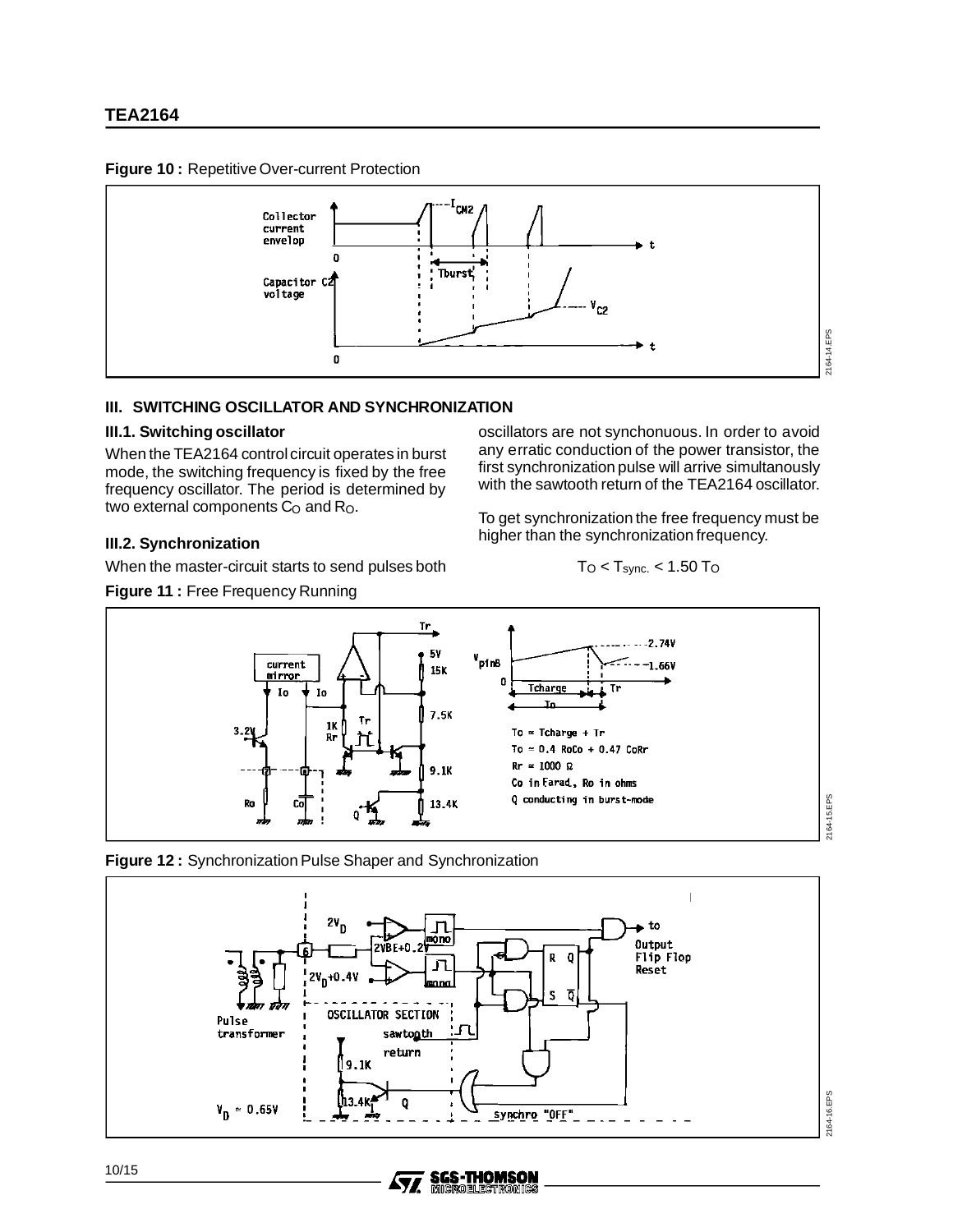#### Operation after synchronization



Operation after synchronization



Cases (2) (3) (4) do not occur in normal operating.

## **IV - MAXIMUM DUTY CYCLE LIMITATION**

Burst mode : Themaximum duty cycle is controlled by the voltage on Pin 9 (Figure 13).

Synchronized mode : Normally the maximum duty cycle is set by the master circuit. Oowever the maximum conducting time will never exceed the value given by the comparison of the oscillator wave-form with the 2.5V internal threshold.

## **V - OUTPUT STAGE**

TEA2164 output stage has been designed to drive switching bipolar transistor.

- Each base drive begins with a positive pulse  $I<sub>BON</sub>$ 

that realizes an efficient transistor turn-on.

- After the starting pulse  $I<sub>BON</sub>$ , the base current is proportional to the collector current. The current gain is easily fixed by a resistor R (Figure 14).
- A fast and safe transistor turn-off is realized by a fast positive base current cut-off and by applying a negative base drive which draws stored carriers. A typical 0.7s delay preventsfrom cross-conduction of positive and negative output stages.

**Remark :** In order to reduce power dissipation on the positive output stage with the low gain transistors, for high base currents the positive output stage operates in saturated mode (Figure 15). This can be achieved by using a resistor between  $V_{CC}$  and V+.

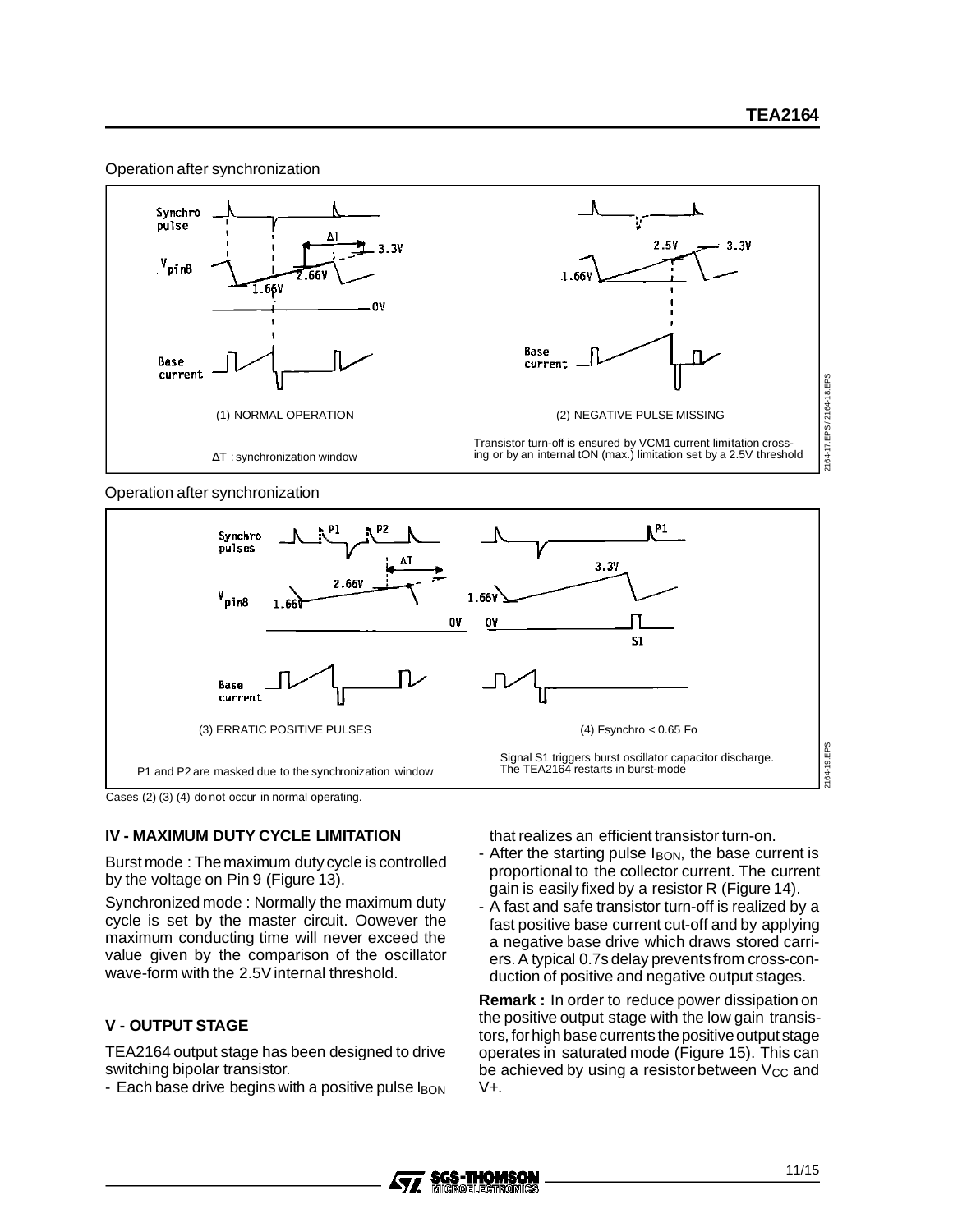



**Figure 14 :** Output Stage Architecture and Base Drive



#### **VI - MONITOR APPLICATIONS**

In most of monitor applications, the power supply must start-up under full load conditions and the stand -by mode is no longer useful.

The energy of the starting burst must be high enough to ensure start-up, then the capacitor C1 must be higher in these applications than on TV application (typ. : 1µF).





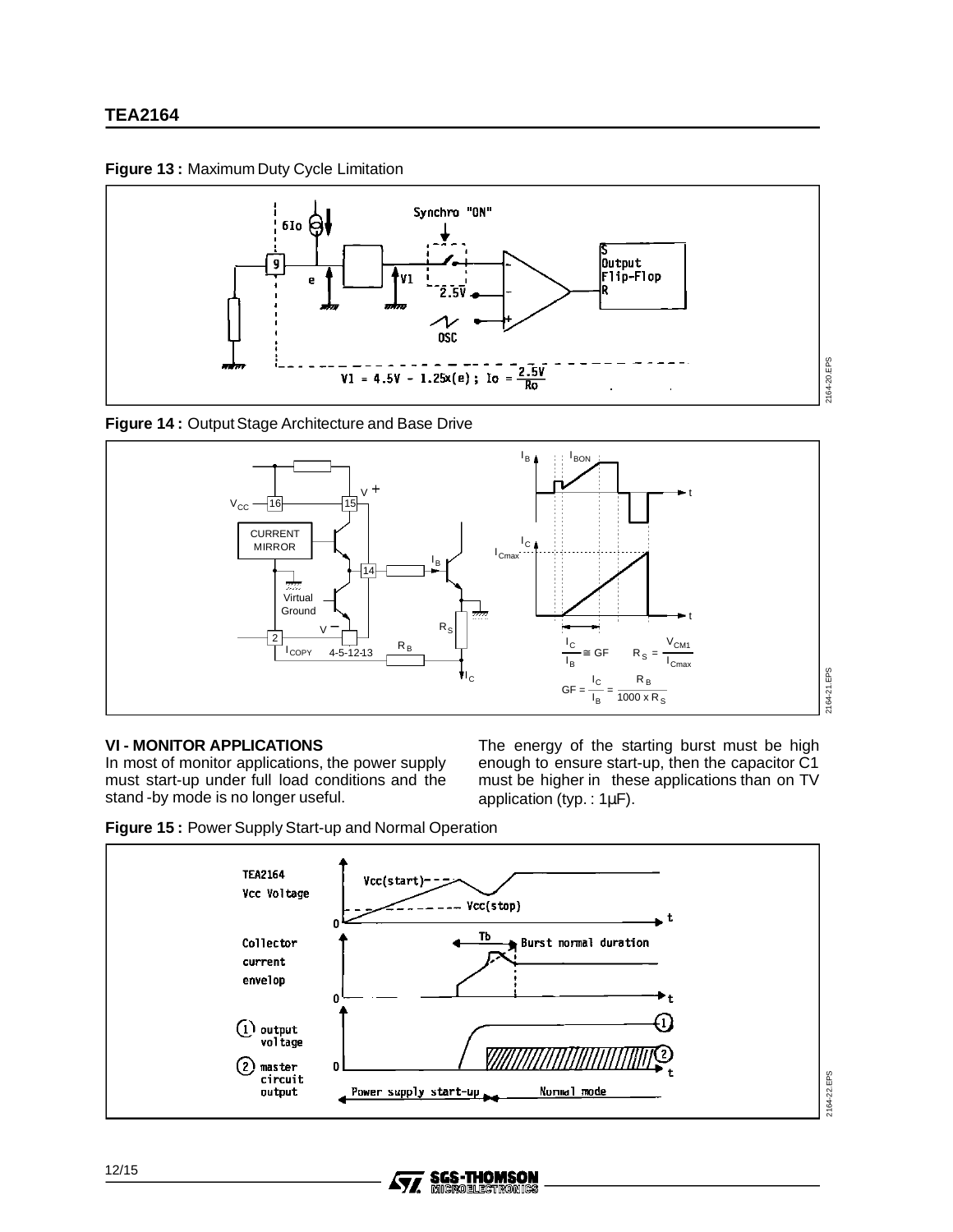

**COMPLETE APPLICATION DIAGRAM** (SMPS + DEFLECTION) (with stand-by function)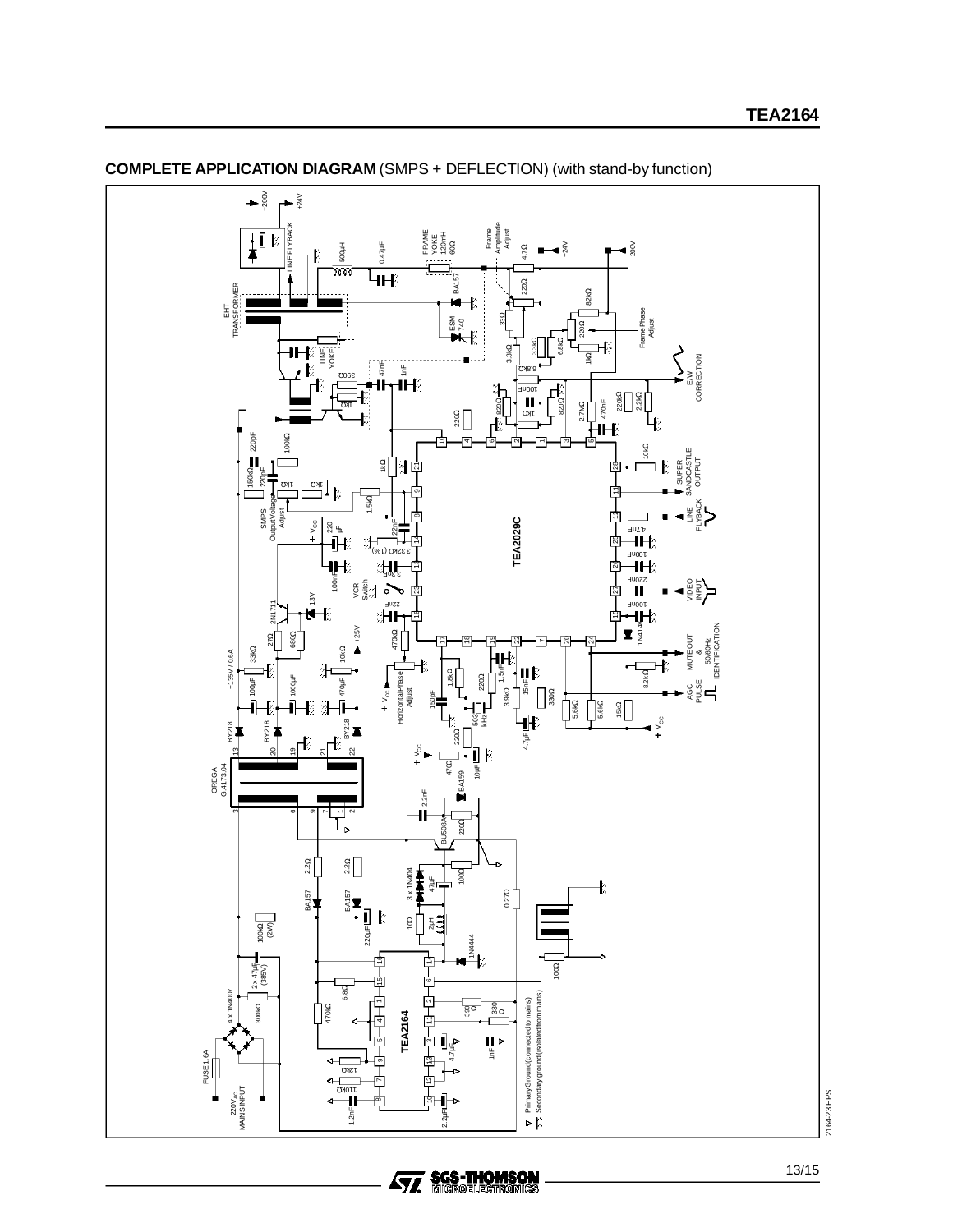